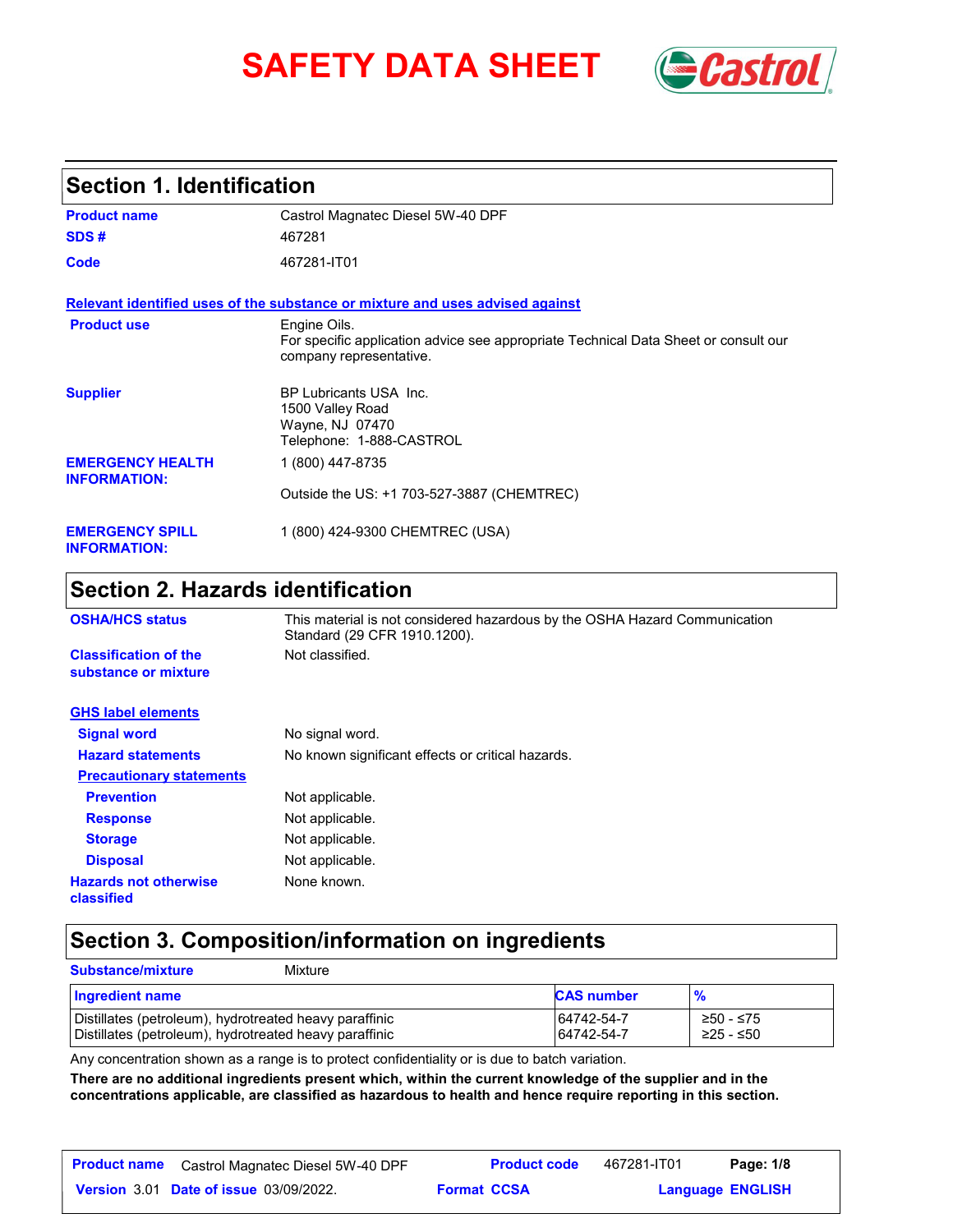# **Section 3. Composition/information on ingredients**

**Occupational exposure limits, if available, are listed in Section 8.**

### **Section 4. First aid measures**

#### **Description of necessary first aid measures**

| Eye contact                       | In case of contact, immediately flush eyes with plenty of water for at least 15 minutes.<br>Eyelids should be held away from the eyeball to ensure thorough rinsing. Check for and<br>remove any contact lenses. Get medical attention.             |
|-----------------------------------|-----------------------------------------------------------------------------------------------------------------------------------------------------------------------------------------------------------------------------------------------------|
| <b>Skin contact</b>               | Wash skin thoroughly with soap and water or use recognized skin cleanser. Remove<br>contaminated clothing and shoes. Wash clothing before reuse. Clean shoes thoroughly<br>before reuse. Get medical attention if symptoms occur.                   |
| <b>Inhalation</b>                 | If inhaled, remove to fresh air. In case of inhalation of decomposition products in a fire,<br>symptoms may be delayed. The exposed person may need to be kept under medical<br>surveillance for 48 hours. Get medical attention if symptoms occur. |
| <b>Ingestion</b>                  | Do not induce vomiting unless directed to do so by medical personnel. Get medical<br>attention if symptoms occur.                                                                                                                                   |
| <b>Protection of first-aiders</b> | No action shall be taken involving any personal risk or without suitable training.                                                                                                                                                                  |

#### **Most important symptoms/effects, acute and delayed**

**See Section 11 for more detailed information on health effects and symptoms.**

#### **Indication of immediate medical attention and special treatment needed, if necessary**

| <b>Notes to physician</b>  | Treatment should in general be symptomatic and directed to relieving any effects.<br>In case of inhalation of decomposition products in a fire, symptoms may be delayed.<br>The exposed person may need to be kept under medical surveillance for 48 hours. |
|----------------------------|-------------------------------------------------------------------------------------------------------------------------------------------------------------------------------------------------------------------------------------------------------------|
| <b>Specific treatments</b> | No specific treatment.                                                                                                                                                                                                                                      |

# **Section 5. Fire-fighting measures**

| <b>Extinguishing media</b>                               |                                                                                                                                                                                                |
|----------------------------------------------------------|------------------------------------------------------------------------------------------------------------------------------------------------------------------------------------------------|
| <b>Suitable extinguishing</b><br>media                   | In case of fire, use foam, dry chemical or carbon dioxide extinguisher or spray.                                                                                                               |
| Unsuitable extinguishing<br>media                        | Do not use water jet.                                                                                                                                                                          |
| <b>Specific hazards arising</b><br>from the chemical     | In a fire or if heated, a pressure increase will occur and the container may burst.                                                                                                            |
| <b>Hazardous combustion</b><br>products                  | Combustion products may include the following:<br>carbon oxides $(CO, CO2)$ (carbon monoxide, carbon dioxide)<br>nitrogen oxides (NO, NO <sub>2</sub> etc.)                                    |
| <b>Special protective actions</b><br>for fire-fighters   | No action shall be taken involving any personal risk or without suitable training. Promptly<br>isolate the scene by removing all persons from the vicinity of the incident if there is a fire. |
| <b>Special protective</b><br>equipment for fire-fighters | Fire-fighters should wear positive pressure self-contained breathing apparatus (SCBA)<br>and full turnout gear.                                                                                |

# **Section 6. Accidental release measures**

| <b>Personal precautions, protective equipment and emergency procedures</b> |                                                                                                                                                                                                                                                                                                                                       |  |  |  |
|----------------------------------------------------------------------------|---------------------------------------------------------------------------------------------------------------------------------------------------------------------------------------------------------------------------------------------------------------------------------------------------------------------------------------|--|--|--|
| For non-emergency<br>personnel                                             | No action shall be taken involving any personal risk or without suitable training.<br>Evacuate surrounding areas. Keep unnecessary and unprotected personnel from<br>entering. Do not touch or walk through spilled material. Put on appropriate personal<br>protective equipment. Floors may be slippery; use care to avoid falling. |  |  |  |
| For emergency responders                                                   | If specialized clothing is required to deal with the spillage, take note of any information in<br>Section 8 on suitable and unsuitable materials. See also the information in "For non-<br>emergency personnel".                                                                                                                      |  |  |  |

| <b>Product name</b> | Castrol Magnatec Diesel 5W-40 DPF             |                    | <b>Product code</b> | 467281-IT01 | Page: 2/8               |  |
|---------------------|-----------------------------------------------|--------------------|---------------------|-------------|-------------------------|--|
|                     | <b>Version 3.01 Date of issue 03/09/2022.</b> | <b>Format CCSA</b> |                     |             | <b>Language ENGLISH</b> |  |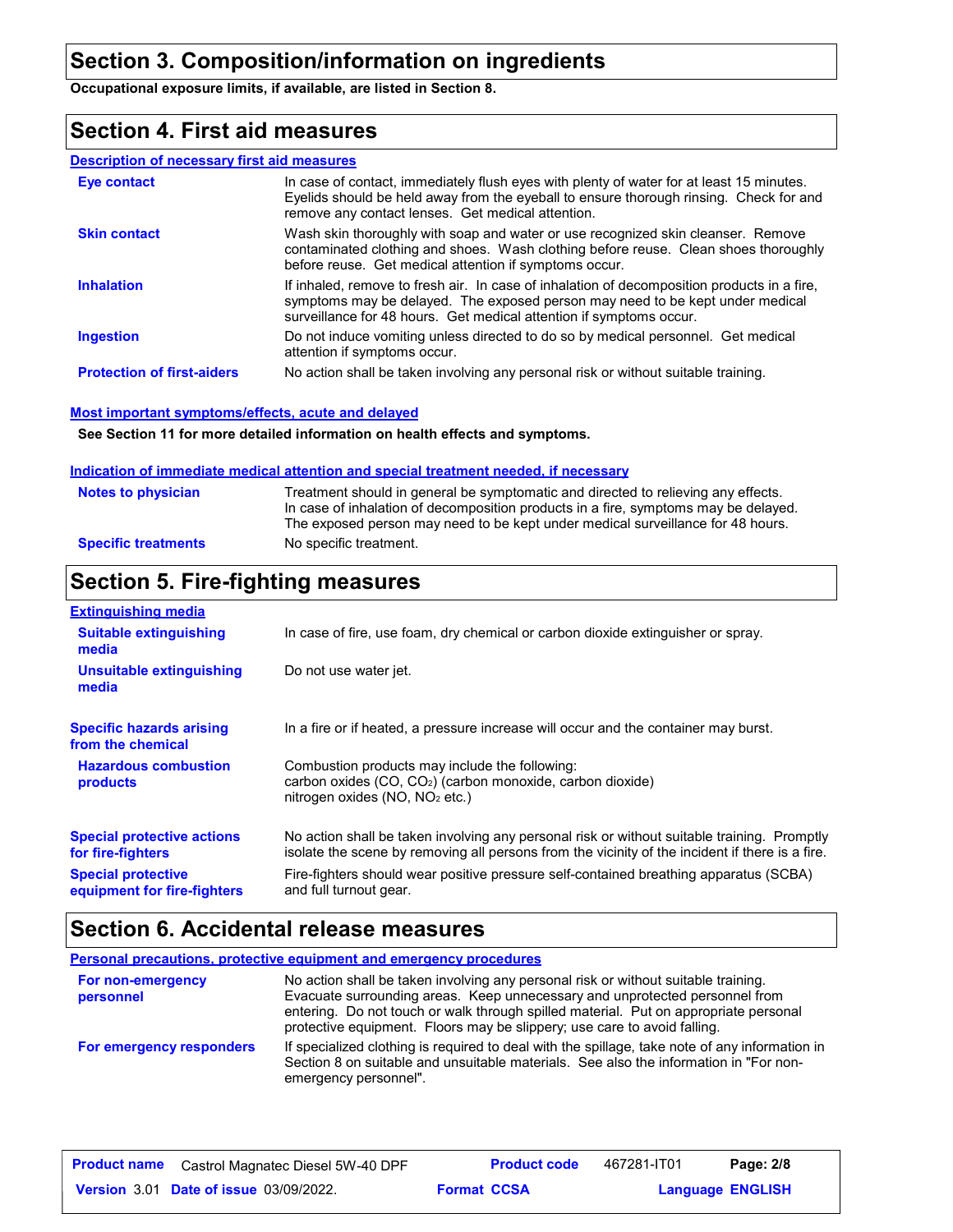#### **Section 6. Accidental release measures**

| <b>Environmental precautions</b>                      | Avoid dispersal of spilled material and runoff and contact with soil, waterways, drains<br>and sewers. Inform the relevant authorities if the product has caused environmental<br>pollution (sewers, waterways, soil or air).                                                                                                                                                                      |
|-------------------------------------------------------|----------------------------------------------------------------------------------------------------------------------------------------------------------------------------------------------------------------------------------------------------------------------------------------------------------------------------------------------------------------------------------------------------|
| Methods and materials for containment and cleaning up |                                                                                                                                                                                                                                                                                                                                                                                                    |
| <b>Small spill</b>                                    | Stop leak if without risk. Move containers from spill area. Absorb with an inert material<br>and place in an appropriate waste disposal container. Dispose of via a licensed waste<br>disposal contractor.                                                                                                                                                                                         |
| <b>Large spill</b>                                    | Stop leak if without risk. Move containers from spill area. Prevent entry into sewers,<br>water courses, basements or confined areas. Contain and collect spillage with non-<br>combustible, absorbent material e.g. sand, earth, vermiculite or diatomaceous earth and<br>place in container for disposal according to local regulations. Dispose of via a licensed<br>waste disposal contractor. |

## **Section 7. Handling and storage**

| <b>Precautions for safe handling</b>                                             |                                                                                                                                                                                                                                                                                                                                                                                                                                                                                                                                                                                               |
|----------------------------------------------------------------------------------|-----------------------------------------------------------------------------------------------------------------------------------------------------------------------------------------------------------------------------------------------------------------------------------------------------------------------------------------------------------------------------------------------------------------------------------------------------------------------------------------------------------------------------------------------------------------------------------------------|
| <b>Protective measures</b>                                                       | Put on appropriate personal protective equipment (see Section 8).                                                                                                                                                                                                                                                                                                                                                                                                                                                                                                                             |
| <b>Advice on general</b><br>occupational hygiene                                 | Eating, drinking and smoking should be prohibited in areas where this material is<br>handled, stored and processed. Wash thoroughly after handling. Remove contaminated<br>clothing and protective equipment before entering eating areas. See also Section 8 for<br>additional information on hygiene measures.                                                                                                                                                                                                                                                                              |
| <b>Conditions for safe storage,</b><br>including any<br><i>incompatibilities</i> | Store in accordance with local regulations. Store in original container protected from<br>direct sunlight in a dry, cool and well-ventilated area, away from incompatible materials<br>(see Section 10) and food and drink. Keep container tightly closed and sealed until<br>ready for use. Store and use only in equipment/containers designed for use with this<br>product. Containers that have been opened must be carefully resealed and kept upright<br>to prevent leakage. Do not store in unlabeled containers. Use appropriate containment<br>to avoid environmental contamination. |
| <b>Not suitable</b>                                                              | Prolonged exposure to elevated temperature.                                                                                                                                                                                                                                                                                                                                                                                                                                                                                                                                                   |
|                                                                                  |                                                                                                                                                                                                                                                                                                                                                                                                                                                                                                                                                                                               |

#### **Section 8. Exposure controls/personal protection**

#### **Control parameters**

#### **Occupational exposure limits**

Distillates (petroleum), hydrotreated heavy paraffinic **ACGIH TLV (United States).**

TWA: 5 mg/m<sup>3</sup> 8 hours. Issued/Revised: 11/2009 Form: Inhalable fraction **OSHA PEL (United States).** TWA: 5 mg/m<sup>3</sup> 8 hours. Issued/Revised: 6/1993

Distillates (petroleum), hydrotreated heavy paraffinic **ACGIH TLV (United States).**

TWA: 5 mg/m<sup>3</sup> 8 hours. Issued/Revised: 11/2009 Form: Inhalable fraction **OSHA PEL (United States).** TWA: 5 mg/m<sup>3</sup> 8 hours. Issued/Revised: 6/1993

#### **Appropriate engineering controls**

All activities involving chemicals should be assessed for their risks to health, to ensure exposures are adequately controlled. Personal protective equipment should only be considered after other forms of control measures (e.g. engineering controls) have been suitably evaluated. Personal protective equipment should conform to appropriate standards, be suitable for use, be kept in good condition and properly maintained. Your supplier of personal protective equipment should be consulted for advice on selection and appropriate standards. For further information contact your national organisation for standards. Provide exhaust ventilation or other engineering controls to keep the relevant airborne concentrations below their respective occupational exposure limits.

The final choice of protective equipment will depend upon a risk assessment. It is

| <b>Product name</b> Castrol Magnatec Diesel 5W-40 DPF |                    | <b>Product code</b> | 467281-IT01 | Page: 3/8               |
|-------------------------------------------------------|--------------------|---------------------|-------------|-------------------------|
| <b>Version 3.01 Date of issue 03/09/2022.</b>         | <b>Format CCSA</b> |                     |             | <b>Language ENGLISH</b> |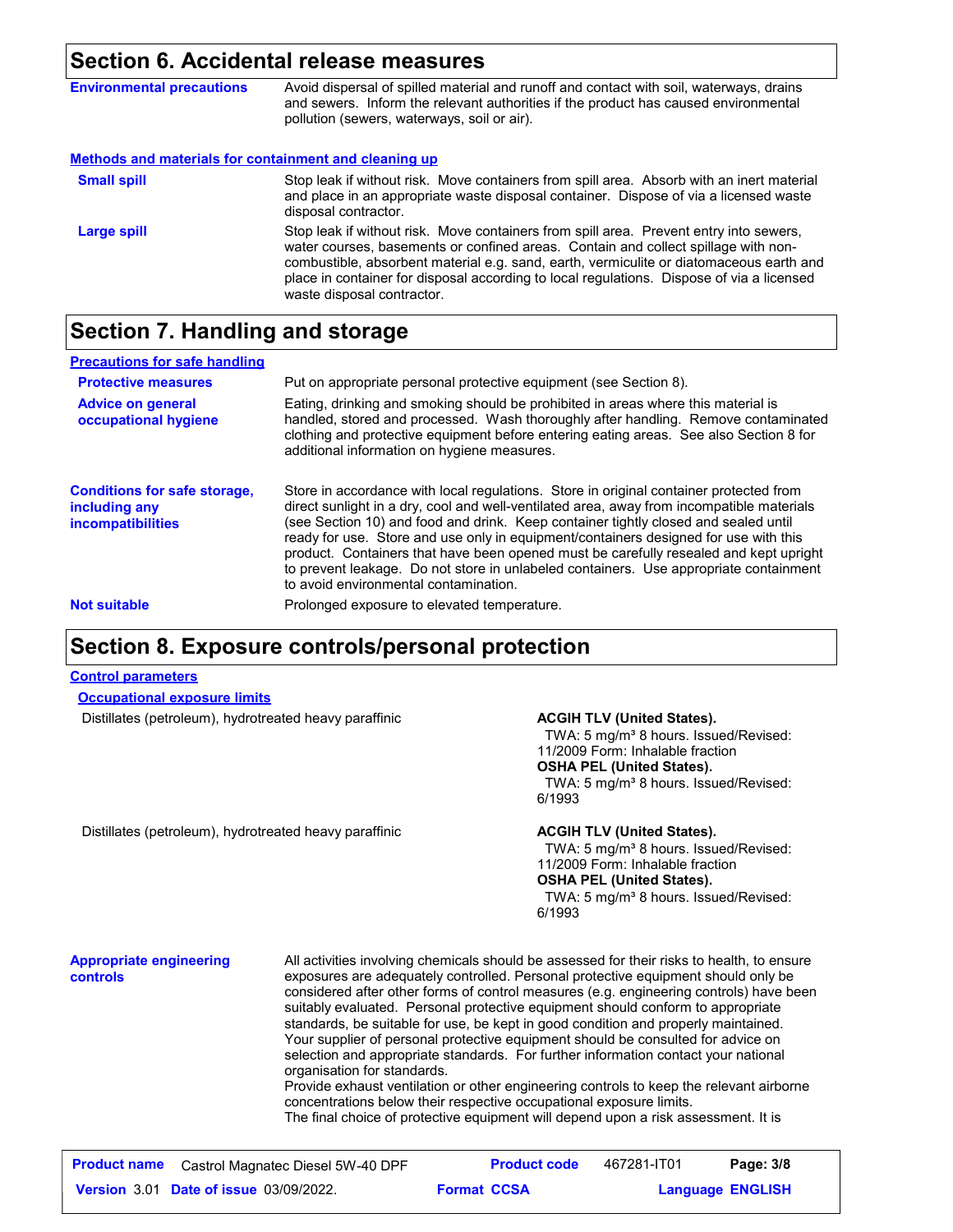# **Section 8. Exposure controls/personal protection**

|                                                  | important to ensure that all items of personal protective equipment are compatible.                                                                                                                                                                                                                                                                                                                                                                                                                                                                                                                                                                                                                                                                                                           |
|--------------------------------------------------|-----------------------------------------------------------------------------------------------------------------------------------------------------------------------------------------------------------------------------------------------------------------------------------------------------------------------------------------------------------------------------------------------------------------------------------------------------------------------------------------------------------------------------------------------------------------------------------------------------------------------------------------------------------------------------------------------------------------------------------------------------------------------------------------------|
| <b>Environmental exposure</b><br><b>controls</b> | Emissions from ventilation or work process equipment should be checked to ensure they<br>comply with the requirements of environmental protection legislation. In some cases,<br>fume scrubbers, filters or engineering modifications to the process equipment will be<br>necessary to reduce emissions to acceptable levels.                                                                                                                                                                                                                                                                                                                                                                                                                                                                 |
| <b>Individual protection measures</b>            |                                                                                                                                                                                                                                                                                                                                                                                                                                                                                                                                                                                                                                                                                                                                                                                               |
| <b>Hygiene measures</b>                          | Wash hands, forearms and face thoroughly after handling chemical products, before<br>eating, smoking and using the lavatory and at the end of the working period.<br>Appropriate techniques should be used to remove potentially contaminated clothing.<br>Wash contaminated clothing before reusing. Ensure that eyewash stations and safety<br>showers are close to the workstation location.                                                                                                                                                                                                                                                                                                                                                                                               |
| <b>Eye/face protection</b>                       | Safety glasses with side shields.                                                                                                                                                                                                                                                                                                                                                                                                                                                                                                                                                                                                                                                                                                                                                             |
| <b>Skin protection</b>                           |                                                                                                                                                                                                                                                                                                                                                                                                                                                                                                                                                                                                                                                                                                                                                                                               |
| <b>Hand protection</b>                           | Wear protective gloves if prolonged or repeated contact is likely. Wear chemical<br>resistant gloves. Recommended: Nitrile gloves. The correct choice of protective gloves<br>depends upon the chemicals being handled, the conditions of work and use, and the<br>condition of the gloves (even the best chemically resistant glove will break down after<br>repeated chemical exposures). Most gloves provide only a short time of protection<br>before they must be discarded and replaced. Because specific work environments and<br>material handling practices vary, safety procedures should be developed for each<br>intended application. Gloves should therefore be chosen in consultation with the supplier/<br>manufacturer and with a full assessment of the working conditions. |
| <b>Body protection</b>                           | Use of protective clothing is good industrial practice.<br>Personal protective equipment for the body should be selected based on the task being<br>performed and the risks involved and should be approved by a specialist before handling<br>this product.<br>Cotton or polyester/cotton overalls will only provide protection against light superficial<br>contamination that will not soak through to the skin. Overalls should be laundered on a<br>regular basis. When the risk of skin exposure is high (e.g. when cleaning up spillages or<br>if there is a risk of splashing) then chemical resistant aprons and/or impervious chemical<br>suits and boots will be required.                                                                                                         |
| <b>Other skin protection</b>                     | Appropriate footwear and any additional skin protection measures should be selected<br>based on the task being performed and the risks involved and should be approved by a<br>specialist before handling this product.                                                                                                                                                                                                                                                                                                                                                                                                                                                                                                                                                                       |
| <b>Respiratory protection</b>                    | In case of insufficient ventilation, wear suitable respiratory equipment.<br>The correct choice of respiratory protection depends upon the chemicals being handled,<br>the conditions of work and use, and the condition of the respiratory equipment. Safety<br>procedures should be developed for each intended application. Respiratory protection<br>equipment should therefore be chosen in consultation with the supplier/manufacturer<br>and with a full assessment of the working conditions.                                                                                                                                                                                                                                                                                         |

# **Section 9. Physical and chemical properties**

The conditions of measurement of all properties are at standard temperature and pressure unless otherwise indicated.

| <b>Appearance</b>                                                 |                                              |
|-------------------------------------------------------------------|----------------------------------------------|
| <b>Physical state</b>                                             | Liquid.                                      |
| <b>Color</b>                                                      | Amber.                                       |
| Odor                                                              | Not available.                               |
| <b>Odor threshold</b>                                             | Not available.                               |
| рH                                                                | Not applicable.                              |
| <b>Melting point/freezing point</b>                               | Not available.                               |
| <b>Boiling point, initial boiling</b><br>point, and boiling range | Not available.                               |
| <b>Flash point</b>                                                | Closed cup: 203°C (397.4°F) [Pensky-Martens] |
| <b>Pour point</b>                                                 | -42 $^{\circ}$ C                             |
| <b>Evaporation rate</b>                                           | Not available.                               |
| <b>Flammability</b>                                               | Not applicable. Based on - Physical state    |

| <b>Product name</b> | Castrol Magnatec Diesel 5W-40 DPF             |                    | <b>Product code</b> | 467281-IT01 | Page: 4/8               |  |
|---------------------|-----------------------------------------------|--------------------|---------------------|-------------|-------------------------|--|
|                     | <b>Version 3.01 Date of issue 03/09/2022.</b> | <b>Format CCSA</b> |                     |             | <b>Language ENGLISH</b> |  |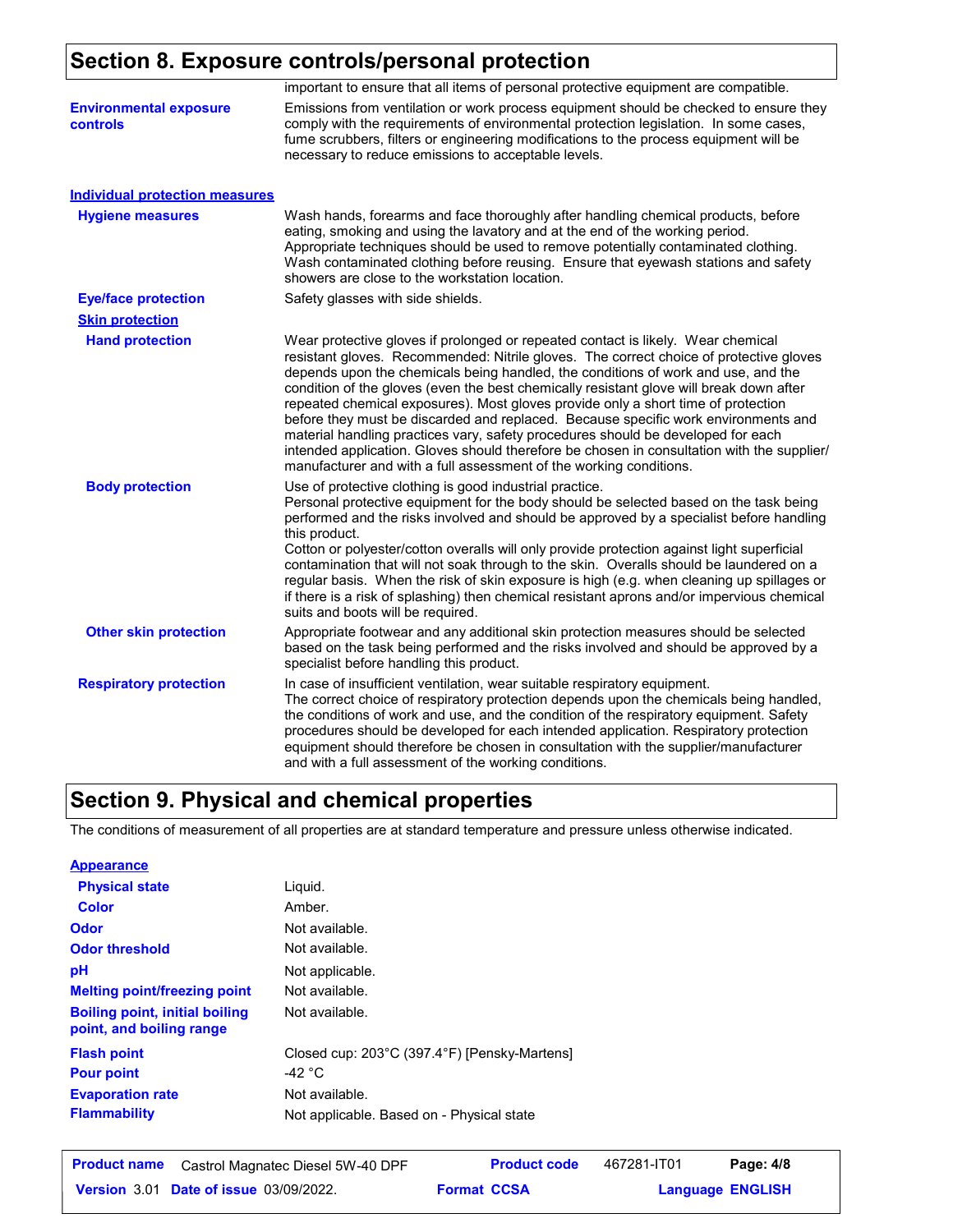# **Section 9. Physical and chemical properties**

| Lower and upper explosion<br>limit/flammability limit | Not available.                                                                                                                          |        |                        |                    |          |                        |               |
|-------------------------------------------------------|-----------------------------------------------------------------------------------------------------------------------------------------|--------|------------------------|--------------------|----------|------------------------|---------------|
| <b>Vapor pressure</b>                                 |                                                                                                                                         |        | Vapor Pressure at 20°C |                    |          | Vapor pressure at 50°C |               |
|                                                       | <b>Ingredient name</b>                                                                                                                  | mm Hg  | kPa                    | <b>Method</b>      | mm<br>Hg | kPa                    | <b>Method</b> |
|                                                       | Distillates (petroleum),<br>hydrotreated heavy<br>paraffinic                                                                            | < 0.08 | < 0.011                | <b>ASTM D 5191</b> |          |                        |               |
|                                                       | Distillates (petroleum),<br>hydrotreated heavy<br>paraffinic                                                                            | < 0.08 | < 0.011                | <b>ASTM D 5191</b> |          |                        |               |
| <b>Relative vapor density</b>                         | Not available.                                                                                                                          |        |                        |                    |          |                        |               |
| <b>Density</b>                                        | $\leq$ 1000 kg/m <sup>3</sup> (<1 g/cm <sup>3</sup> ) at 20°C                                                                           |        |                        |                    |          |                        |               |
| <b>Solubility</b>                                     | insoluble in water.                                                                                                                     |        |                        |                    |          |                        |               |
| <b>Partition coefficient: n-</b><br>octanol/water     | Not applicable.                                                                                                                         |        |                        |                    |          |                        |               |
| <b>Auto-ignition temperature</b>                      | Not available.                                                                                                                          |        |                        |                    |          |                        |               |
| <b>Decomposition temperature</b>                      | Not available.                                                                                                                          |        |                        |                    |          |                        |               |
| <b>Viscosity</b>                                      | Kinematic: 75.5 mm <sup>2</sup> /s (75.5 cSt) at 40 $^{\circ}$ C<br>Kinematic: 12.8 to 16 mm <sup>2</sup> /s (12.8 to 16 cSt) at 100 °C |        |                        |                    |          |                        |               |
| <b>Particle characteristics</b>                       |                                                                                                                                         |        |                        |                    |          |                        |               |
| <b>Median particle size</b>                           | Not applicable.                                                                                                                         |        |                        |                    |          |                        |               |

## **Section 10. Stability and reactivity**

| <b>Reactivity</b>                            | No specific test data available for this product. Refer to Conditions to avoid and<br>Incompatible materials for additional information.                                |
|----------------------------------------------|-------------------------------------------------------------------------------------------------------------------------------------------------------------------------|
| <b>Chemical stability</b>                    | The product is stable.                                                                                                                                                  |
| <b>Possibility of hazardous</b><br>reactions | Under normal conditions of storage and use, hazardous reactions will not occur.<br>Under normal conditions of storage and use, hazardous polymerization will not occur. |
| <b>Conditions to avoid</b>                   | Avoid all possible sources of ignition (spark or flame).                                                                                                                |
| Incompatible materials                       | Reactive or incompatible with the following materials: oxidizing materials.                                                                                             |
| <b>Hazardous decomposition</b><br>products   | Under normal conditions of storage and use, hazardous decomposition products should<br>not be produced.                                                                 |

# **Section 11. Toxicological information**

#### **Information on the likely routes of exposure Ingestion** No known significant effects or critical hazards. **Skin contact** No known significant effects or critical hazards. **Eye contact** No known significant effects or critical hazards. **Aspiration hazard Name Result** Distillates (petroleum), hydrotreated heavy paraffinic **ASPIRATION HAZARD** - Category 1 Routes of entry anticipated: Dermal, Inhalation. **Potential acute health effects Information on toxicological effects Inhalation** Exposure to decomposition products may cause a health hazard. Serious effects may be delayed following exposure. **Product name** Castrol Magnatec Diesel 5W-40 DPF **Product code** 467281-IT01 **Page: 5/8** | 467281-IT01

**Date of issue** 03/09/2022. **Promat CCSA Language ENGLIS** 

**Format CCSA** 

**Language ENGLISH**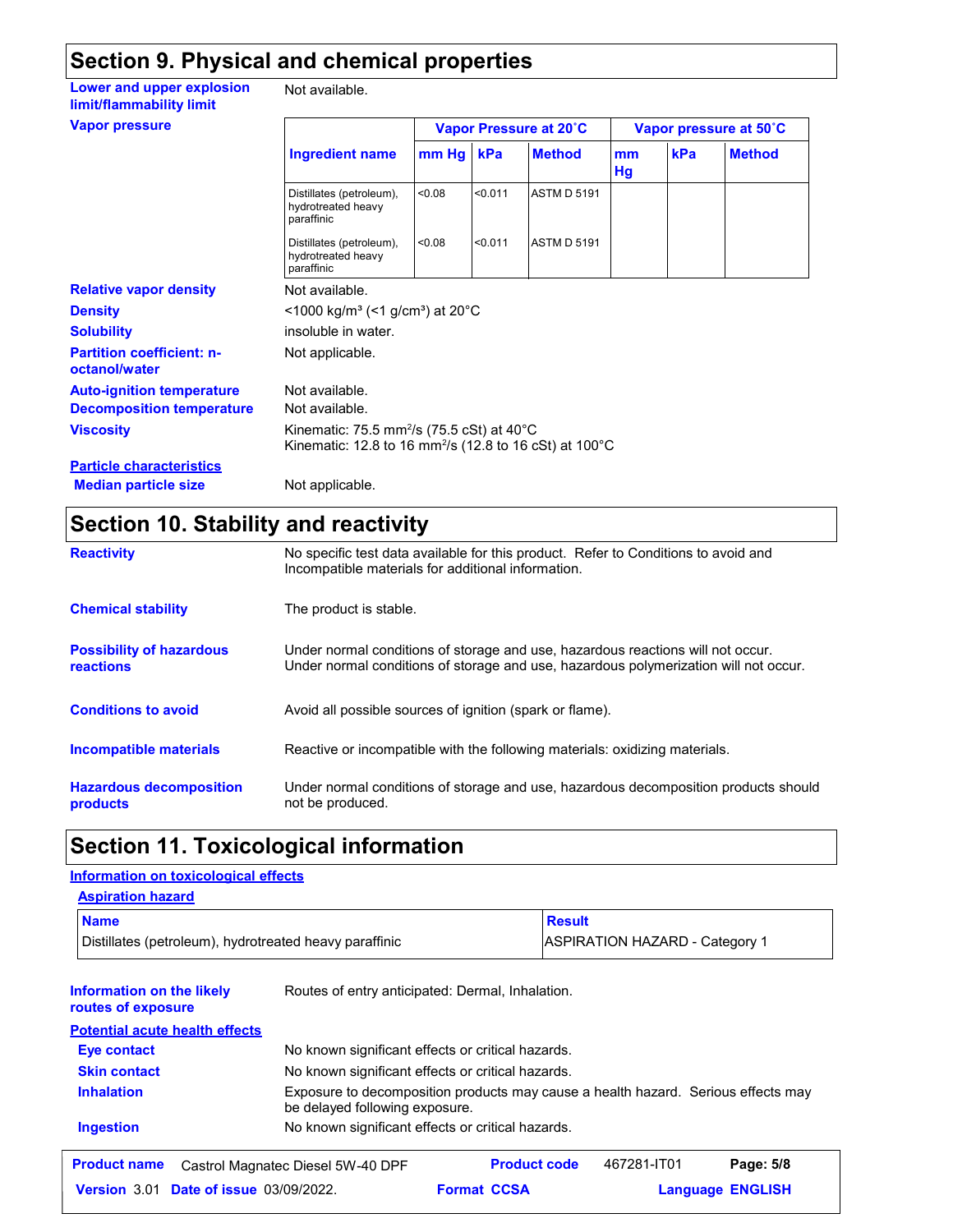# **Section 11. Toxicological information**

|                                         | <b>Symptoms related to the physical, chemical and toxicological characteristics</b>                                                                                                                                                                                                                                                                                                                                |
|-----------------------------------------|--------------------------------------------------------------------------------------------------------------------------------------------------------------------------------------------------------------------------------------------------------------------------------------------------------------------------------------------------------------------------------------------------------------------|
| <b>Eye contact</b>                      | No specific data.                                                                                                                                                                                                                                                                                                                                                                                                  |
| <b>Skin contact</b>                     | Adverse symptoms may include the following:<br>irritation<br>dryness<br>cracking                                                                                                                                                                                                                                                                                                                                   |
| <b>Inhalation</b>                       | No specific data.                                                                                                                                                                                                                                                                                                                                                                                                  |
| <b>Ingestion</b>                        | No specific data.                                                                                                                                                                                                                                                                                                                                                                                                  |
|                                         | Delayed and immediate effects and also chronic effects from short and long term exposure                                                                                                                                                                                                                                                                                                                           |
| <b>Short term exposure</b>              |                                                                                                                                                                                                                                                                                                                                                                                                                    |
| <b>Potential immediate</b><br>effects   | Not available.                                                                                                                                                                                                                                                                                                                                                                                                     |
| <b>Potential delayed effects</b>        | Not available.                                                                                                                                                                                                                                                                                                                                                                                                     |
| <b>Long term exposure</b>               |                                                                                                                                                                                                                                                                                                                                                                                                                    |
| <b>Potential immediate</b><br>effects   | Not available.                                                                                                                                                                                                                                                                                                                                                                                                     |
| <b>Potential delayed effects</b>        | Not available.                                                                                                                                                                                                                                                                                                                                                                                                     |
| <b>Potential chronic health effects</b> |                                                                                                                                                                                                                                                                                                                                                                                                                    |
| <b>General</b>                          | <b>USED ENGINE OILS</b><br>Combustion products resulting from the operation of internal combustion engines<br>contaminate engine oils during use. Used engine oil may contain hazardous<br>components which have the potential to cause skin cancer. Frequent or prolonged<br>contact with all types and makes of used engine oil must therefore be avoided and a<br>high standard of personal hygiene maintained. |
| <b>Carcinogenicity</b>                  | No known significant effects or critical hazards.                                                                                                                                                                                                                                                                                                                                                                  |
| <b>Mutagenicity</b>                     | No known significant effects or critical hazards.                                                                                                                                                                                                                                                                                                                                                                  |
| <b>Teratogenicity</b>                   | No known significant effects or critical hazards.                                                                                                                                                                                                                                                                                                                                                                  |
| <b>Developmental effects</b>            | No known significant effects or critical hazards.                                                                                                                                                                                                                                                                                                                                                                  |
| <b>Fertility effects</b>                | No known significant effects or critical hazards.                                                                                                                                                                                                                                                                                                                                                                  |

#### **Numerical measures of toxicity**

**Acute toxicity estimates**

Not available.

# **Section 12. Ecological information**

#### **Toxicity**

No testing has been performed by the manufacturer.

#### **Persistence and degradability**

Expected to be biodegradable.

#### **Bioaccumulative potential**

This product is not expected to bioaccumulate through food chains in the environment.

#### **Mobility in soil**

Not available.

**Soil/water partition coefficient (KOC)**

**Mobility** Spillages may penetrate the soil causing ground water contamination.

| <b>Product name</b> | Castrol Magnatec Diesel 5W-40 DPF             |                    | <b>Product code</b> | 467281-IT01 | Page: 6/8               |  |
|---------------------|-----------------------------------------------|--------------------|---------------------|-------------|-------------------------|--|
|                     | <b>Version 3.01 Date of issue 03/09/2022.</b> | <b>Format CCSA</b> |                     |             | <b>Language ENGLISH</b> |  |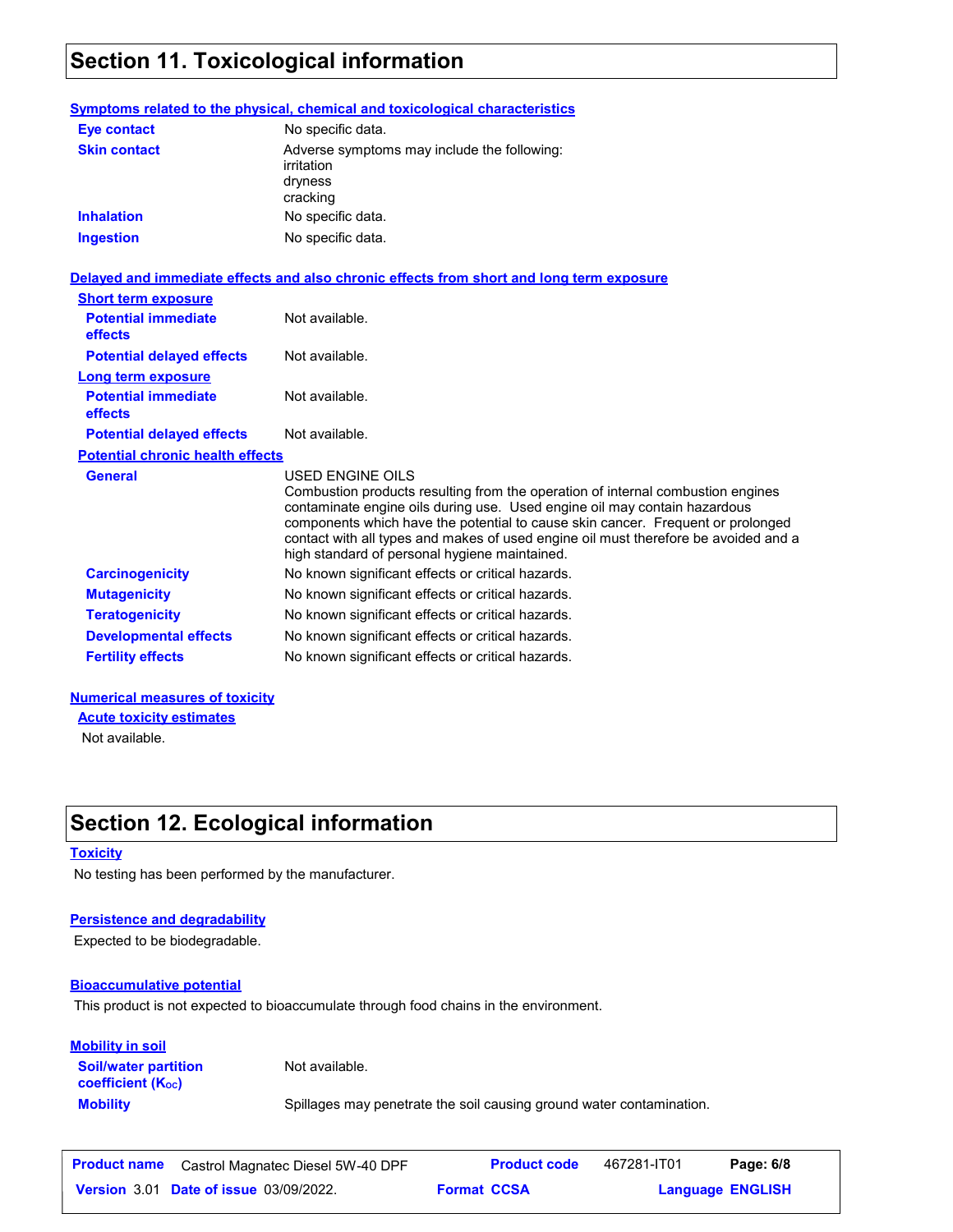## **Section 12. Ecological information**

**Other adverse effects** No known significant effects or critical hazards.

**Other ecological information** Spills may form a film on water surfaces causing physical damage to organisms. Oxygen transfer could also be impaired.

# **Section 13. Disposal considerations**

**Disposal methods**

The generation of waste should be avoided or minimized wherever possible. Significant quantities of waste product residues should not be disposed of via the foul sewer but processed in a suitable effluent treatment plant. Dispose of surplus and non-recyclable products via a licensed waste disposal contractor. Disposal of this product, solutions and any by-products should at all times comply with the requirements of environmental protection and waste disposal legislation and any regional local authority requirements. Waste packaging should be recycled. Incineration or landfill should only be considered when recycling is not feasible. This material and its container must be disposed of in a safe way. Empty containers or liners may retain some product residues. Avoid dispersal of spilled material and runoff and contact with soil, waterways, drains and sewers.

# **Section 14. Transport information**

|                                         | <b>DOT Classification</b> | <b>TDG Classification</b> | <b>IMDG</b>              | <b>IATA</b>    |
|-----------------------------------------|---------------------------|---------------------------|--------------------------|----------------|
| <b>UN number</b>                        | Not regulated.            | Not regulated.            | Not regulated.           | Not regulated. |
| <b>UN proper</b><br>shipping name       |                           |                           |                          |                |
| <b>Transport</b><br>hazard class(es)    |                           |                           |                          |                |
| <b>Packing group</b>                    |                           |                           |                          |                |
| <b>Environmental</b><br>hazards         | No.                       | No.                       | No.                      | No.            |
| <b>Additional</b><br><i>information</i> |                           |                           | $\overline{\phantom{a}}$ |                |

**Special precautions for user** Not available.

**Transport in bulk according to IMO instruments** Not available.

# **Section 15. Regulatory information**

| <b>U.S. Federal regulations</b>                                 |                                        |
|-----------------------------------------------------------------|----------------------------------------|
| <b>United States inventory</b><br>(TSCA 8b)                     | All components are active or exempted. |
| <b>Other regulations</b>                                        |                                        |
| <b>Australia inventory (AIIC)</b>                               | All components are listed or exempted. |
| <b>Canada inventory</b>                                         | All components are listed or exempted. |
| <b>China inventory (IECSC)</b>                                  | At least one component is not listed.  |
| <b>Japan inventory (CSCL)</b>                                   | All components are listed or exempted. |
| <b>Korea inventory (KECI)</b>                                   | All components are listed or exempted. |
| <b>Philippines inventory</b><br>(PICCS)                         | At least one component is not listed.  |
| <b>Taiwan Chemical</b><br><b>Substances Inventory</b><br>(TCSI) | All components are listed or exempted. |

| <b>Product name</b> | Castrol Magnatec Diesel 5W-40 DPF             |                    | <b>Product code</b> | 467281-IT01             | Page: 7/8 |  |
|---------------------|-----------------------------------------------|--------------------|---------------------|-------------------------|-----------|--|
|                     | <b>Version 3.01 Date of issue 03/09/2022.</b> | <b>Format CCSA</b> |                     | <b>Language ENGLISH</b> |           |  |